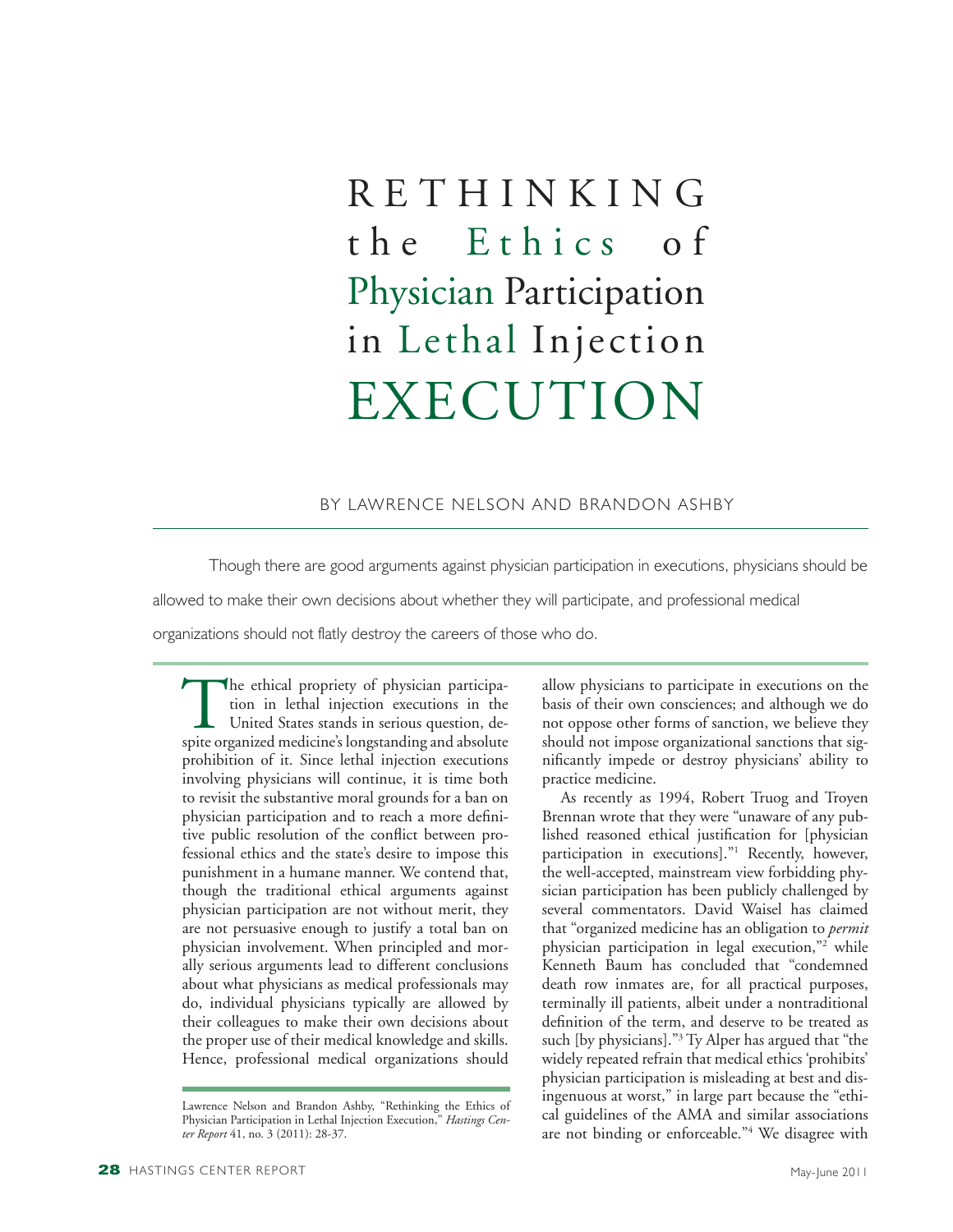Waisel that organized medical groups have a moral obligation to permit physician participation and with Baum that the arguments opposed to a ban definitively decide the question. We agree with Alper that the profession's ethical objections do not constitute an insurmountable barrier to participation.

As far as we can determine, no physician has lost his or her ability to practice medicine or been dismissed from a professional medical organization as a result of participation in executions. But recently the practical and professional consequences for those who participate in an execution, in defiance of the traditional ban, have significantly changed for some physicians—and may change for many more. In February 2010, the American Board of Anesthesiology ruled that no anesthesiologists may "participate in capital punishment if they wish to be certified by the ABA."5 Other specialty boards may follow suit.

Individual physicians and private medical groups (such as the AMA and state and local medical societies) are presumptively entitled to oppose physician participation as unethical and to censure or dismiss their members who violate their ban, but the ABA's policy of revoking board certification of anesthesiologists who participate in executions constitutes a far harsher and more socially significant penalty than loss of membership in a medical society that likely means little to patients, health care institutions, or insurers. Loss of board certification directly affects a physician's ability to practice medicine and attract patients, given that many institutions and patients will not enter into a relationship with a physician lacking this credential of professional competence and accomplishment. In addition, the threat of losing board certification could prevent states from securing the physician services that are thought necessary for administering capital punishment humanely, which might lead states to prohibit medical organizations from taking that action.

The ABA's action creates a significant conflict between the important interest of professional certifying boards in enforcing ethical standards and the commitment of the state to the effective, humane, and just administration of the criminal law. If a profession's ethical standards ought to emerge out of a dialogue between the profession and the larger community it serves, then organized medicine, condemned to death, intends to continue executing prisoners by lethal injection despite a five-year moratorium. It has recently opened a facility costing over \$800,000 that was designed solely for performing executions efficiently, humanely, and in accordance with constitutional requirements. The state has regulations that allow Department of Corrections and Rehabilitation officials to retain physicians either to participate in executions as members of the

# The debate about the ethics of physician participation in executions has been thrown into confusion by the failure to separate this issue from the ethical propriety of the death penalty itself.

individual physicians, and the people in the thirty-four states that allow or require physician participation in executions ought to engage in public debate aimed at reaching a practical and principled resolution of this chronic conflict.

### Threshold Matters

Come ground must be cleared be- $\bigcup$  fore arguments about the ethics of physician participation can be properly examined. First, prisoners *will* continue to be executed by lethal injection: forty such executions occurred in the United States in 2010 and eight during the first two months of 2011. Over twenty executions are scheduled for the remainder of 2011. Thirty-four states, the federal government, and the U.S. military authorize capital punishment solely or primarily by lethal injection for certain heinous crimes, but only one of these jurisdictions (Kentucky) forbids physicians from participating in executions. The remainder allow or require physician involvement.6 Alper writes, "doctors routinely *are* involved in . . . executions and have been since states first started using lethal injection."7

California provides an illuminating example. This state, which has nearly seven hundred prisoners

"Lethal Injection Team" or "to serve as the physician attending the execution" who "monitors an electronic device(s) showing the inmate's vital signs and determines when the inmate has expired."8 All of these activities are expressly barred by the AMA's Code of Ethics.<sup>9</sup>

Unfortunately, the debate about the ethics of physician participation in executions has been thrown into confusion by the failure to separate this issue from the ethical propriety of the death penalty itself. Several commentators argue that because the death penalty is unethical, physicians should not participate in its administration. Margaret Wentz calls the death penalty an "act of injustice" and urges physicians "to focus their time and influence on eradicating the root causes of crime . . . rather than on making an unjust and barbaric act less conspicuous to soothe our consciences."10 Richard Van Dellen calls for "doing away with capital punishment" and contends that "it is not possible to discuss the ethics of physician involvement without addressing the ethics of capital punishment."<sup>11</sup> However, none of these arguments reach the underlying moral dispute over *physician* participation specifically.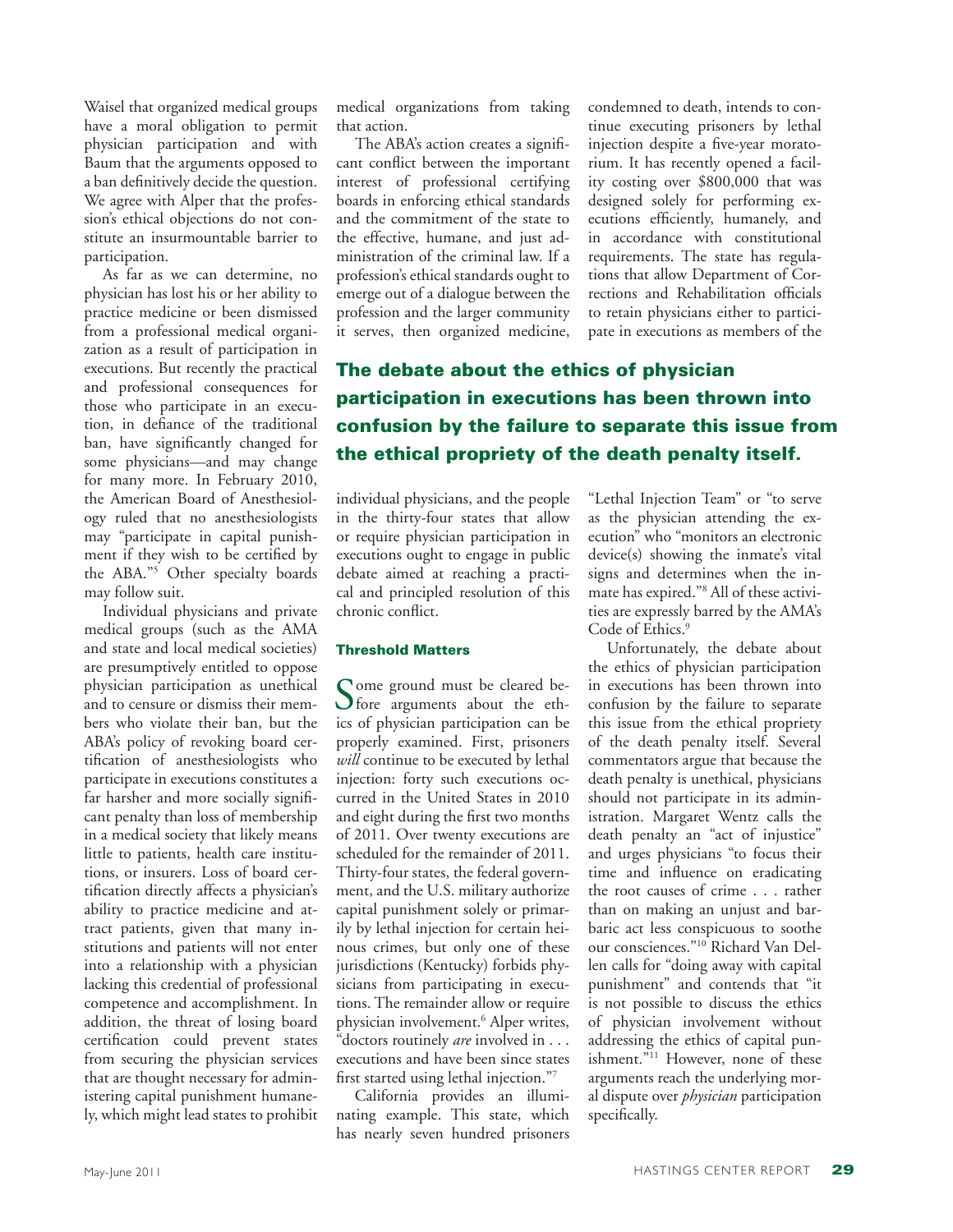The arguments against physician participation cannot be reduced to those showing that the death penalty is inherently unethical and unjust. If Wentz and Van Dellen are right, then *no one* should participate in executions—judges, lawyers, corrections officers, or anyone else—and all criminal laws that authorize imposition of the death penalty ought to be repealed without delay. As these two issues should be kept distinct, we will follow the direction that the editors of the *Mayo Clinic Proceedings* gave to those who would respond to Waisel's endorsement of physician participation: "focus specifically on physician involvement in capital punishment and not on the broader (and unmanageable) discussion of capital punishment itself."12

Similarly, reaching the foundations of the ethical permissibility of physician participation in the death penalty is obstructed by invoking the analogy to physician involvement in torture or the outrages of Nazi physicians in the death camps. William Curran and Ward Casscells claim that physician involvement in "torture or other forms of cruel, inhumane or degrading treatment" (including "the presence by physicians at the administration of torture") is morally equivalent to participation in capital punishment by lethal injection.13 Steven Miles's book on medical complicity in torture documents physician participation in the torture of prisoners outside the United States in the same section (entitled "Illicit Torture") in which he discusses the American employment of "medical knowledge to refine capital punishment."<sup>14</sup> However, torture is "wrong under all circumstances, because it is cruel and degrading to humans and an extreme violation of human rights under international law."15 If capital punishment is in the same moral category of human rights violation as torture, then no one should ever become involved in it, and the question of the propriety of physician participation, primarily to make execution

neither cruel nor degrading, is never engaged.

Other arguments against physician participation seem to reach the underlying question but actually do not. Truog and Brennan object to physician participation because it "offends the sense of [the moral community of medicine] by prostituting medical knowledge and skills to serve the purposes of the state and its criminal justice system."16 An American College of Physicians report decried physician participation because it "serves to give an aura of medical legitimacy to the procedure" and has physicians acting "under control of the state, doing harm."17

These objections beg the question, by assuming that the state is acting unjustly and harmfully when it executes convicted criminals who have received due process of law and that anyone participating in the practice is likewise acting unjustly. A need for "medical legitimacy" or for "whitewashing" an immoral practice exists only if execution is actually an unjust, wrongful punishment, which we must assume—and many Americans ardently believe—it is not. Moreover, the activities of physicians who are agents of the state are not by that fact alone rendered morally wrong. For example, military physicians plainly are state agents and serve its purpose of protecting the collective welfare of its citizens by the use of armed force. Yet this does not make physicians' behavior necessarily unethical, given that a more than plausible, if still controversial, case can be made that, in times of genuine military necessity, they should not honor conventional medical ethics by, for example, treating soldiers without their consent so that they may be returned to combat, or by conducting triage structured by military ends rather than by the best medical interests of the soldiers.<sup>18</sup>

If state-sanctioned execution is inherently unethical or violates human rights, then the distinct question of the moral propriety of physician participation never arises. Therefore, in order to reach the distinctive merits

of the ethical controversy over physician participation, we will assume that the imposition of capital punishment following due process of law is at least ethically permissible, but we nevertheless also recognize that "reasonable people of good faith disagree on the morality and efficacy of capital punishment."<sup>19</sup>

#### Arguments over Participation

The overwhelming majority of states have used three drugs for execution—sodium thiopental, pancuronium bromide, and potassium chloride—which are administered intravenously and in that sequence. The intended functions of the drugs are to anesthetize, paralyze, and kill the condemned, respectively. Improper venous access can make multiple, painful needle sticks necessary; cause infiltration of the drugs into the surrounding tissues, resulting in chemical burns; prolong the dying process; and result in inadequate anesthesia. When appropriate venous access is achieved, the correct administration of the first drug should make the prisoner unconscious before he receives the other drugs, and death should follow promptly, before consciousness is regained. If the prisoner is not rendered unconscious by the thiopental, however, he likely would experience asphyxiation from the paralysis of respiratory muscles caused by the pancuronium, a severe burning sensation and massive muscle cramping caused by the potassium, and then death from cardiac arrest.

The "recipe" for drugs used in executions is currently undergoing significant change. The only American manufacturer of thiopental, Hospira, no longer produces the drug in the United States and will not import it from its Italian plant since the government there threatened legal action against the company if the drug was used in executions. Last year, California and Arizona obtained thiopental manufactured in Austria from a U.K. wholesaler that had obtained it from the British license holder, but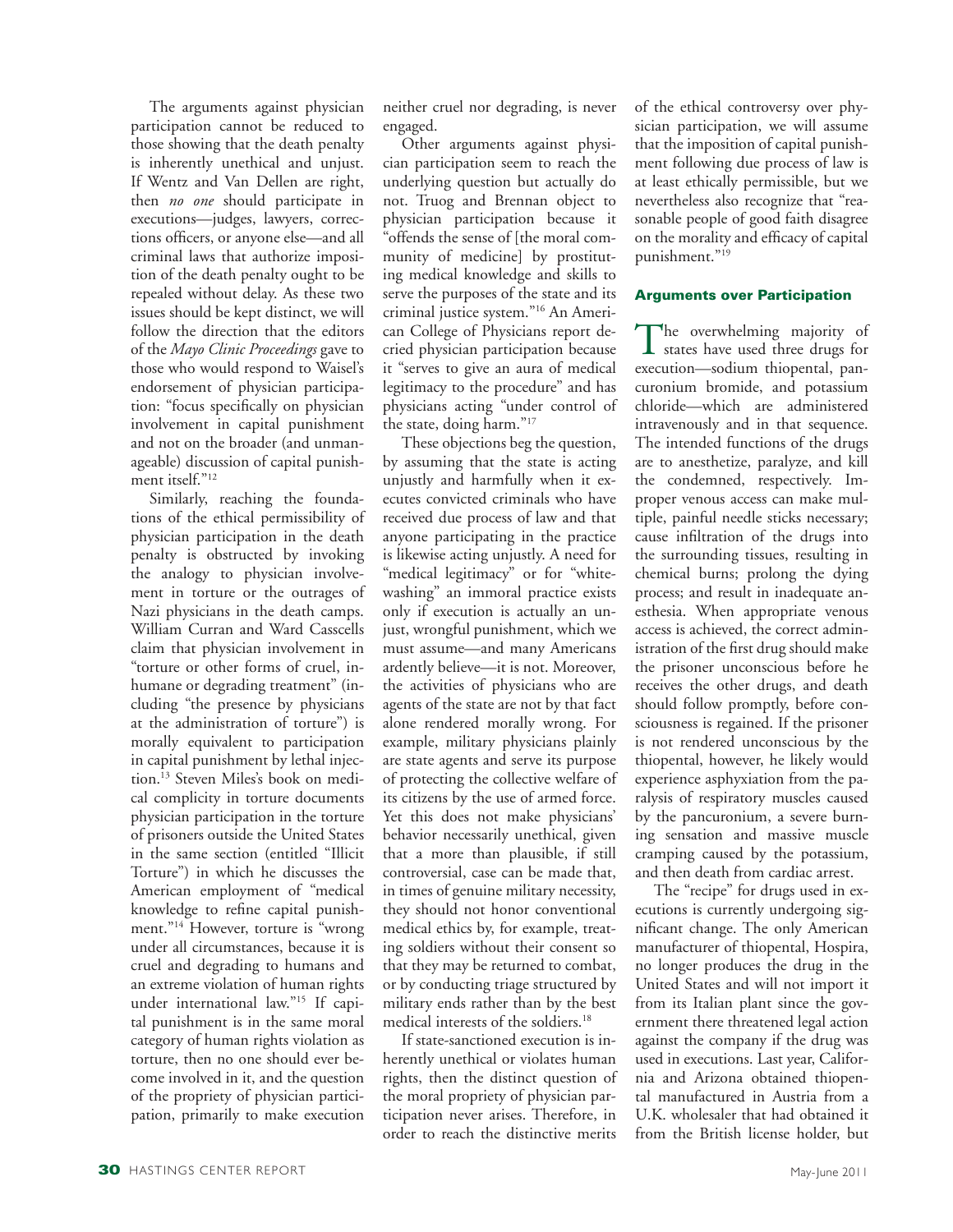the British government has now imposed export controls to prevent its use in executions. Attorney General Eric Holder has announced that the federal government has no supplies of thiopental and is facing the same problem as the states.

Ohio recently executed a prisoner using only pentobarbital, a shortacting barbiturate that has Food and Drug Administration approval for use in humans as, inter alia, a sedative (preoperative and otherwise), a short-term hypnotic, and a treatment for seizures. It is used in physicianassisted suicides in Oregon and by Dignitas, the Swiss group involved in assisted dying. Curiously, it is also used for animal euthanasia. Recently, Oklahoma and Texas have decided to use pentobarbital in place of thiopental. At a federal court hearing in November contesting Oklahoma's use of pentobarbital, an anesthesiologist testified on video that the planned dosage was enough to cause unconsciousness and death within minutes, and a defense expert agreed. Other states—such as Washington, which had intended to use only thiopental<sup>20</sup>—may well have to follow their lead. In any event, these developments are unlikely by themselves to seriously affect the essential elements of the case for physician participation.

Waisel and Baum claim that physician participation is ethically justifiable because it can greatly reduce or eliminate the risk of pain and suffering being inflicted on prisoners. Waisel argues that "poorly done executions needlessly hurt the condemned and . . . the problems [with lethal injection] center not on the specific drugs chosen but on establishing and maintaining intravenous access and assessing for anesthetic depth. . . . it is honorable for physicians to minimize the harm to these condemned individuals."21 Baum compares condemned prisoners to terminally ill patients and states that "physicians should do what any compassionate physician would do for a dying patient—preside over the condemned's final moments to minimize

complications and suffering, and maximize the patient's comfort until the end of his life."22 Specifically, physicians can establish venous access efficiently, "so that the condemned will not suffer the pain and humiliation of multiple needle punctures by inept technicians" and monitor drug administration to minimize the "chance that the condemned will regain consciousness during the lethal injection and suffer the unimaginable horror of conscious asphyxiation."<sup>23</sup>

Extensive evidence demonstrates that lethal injection executions are frequently botched and that prisoners suffer significantly as a result of a variety of mistakes—improper placement of intravenous lines, administration of the wrong drugs or of the right drugs in the wrong manner, and inadequate anesthesia.24 Consider just two examples. After a difficult insertion of an intravenous line, the usual drugs were injected into an Ohio prisoner, and he appeared to be unconscious with shallow breathing. But shortly thereafter, he "raised his head and, frustrated, shook it back and forth, repeatedly declaring 'it don't work.'" The execution team created a second venous access site, but mistakenly administered a second round of drugs into the first line that had failed. After figuring out what had gone wrong, they administered a third round. The prisoner "raised his head about a dozen times and appeared to try to speak" before dying.25 An Arkansas execution team spent more than fifty minutes sticking a prisoner with needles before resorting to a surgical cut-down to create venous access, all of which resulted in much pain and numerous loud moans from the prisoner.<sup>26</sup> It seems nearly unimaginable that a patient in surgery, attended by an anesthesiologist or other well-trained physician, would suffer these mishaps.

The number of botched executions indicate that the skills required to achieve and maintain intravenous lines, place central lines if necessary, and properly mix and administer the various drugs used in lethal injection

are too frequently beyond the ken of corrections officers. Yet these skills are routine parts of many physicians' daily practices. While some states, such as California, have taken the firestorm of legal challenges to lethal injection practices as an incentive to reform the training of corrections officers, no training schedule can feasibly emulate the level of skill many physicians have acquired by virtue of clinical training and simply going about their daily work. Consequently, a space exists within the death chamber for physicians to mitigate the risk of executions being botched by unskilled corrections officers—a risk the Constitution tolerates as long as it does not rise to the level of a "substantial risk of serious harm" and as long as the state has reasonable safeguards for minimizing it.<sup>27</sup>

Even if a training program could raise the skill level of corrections officers to roughly that of physicians, though, the question remains of who will train them. Given the rarefied nature of these skills, particularly those related to assessing anesthetic depth, the most apt candidates would be physicians. Yet if it is unethical for physicians to participate in lethal injection, then it will also be unethical for them to train corrections officers (the AMA forbids "consulting with or supervising lethal injection personnel"). One could argue that there is no need for physicians to train corrections officers, since the skills needed to perform lethal injections and to teach lay people how to perform them are possessed by other health care professionals, such as nurses, paramedics, and EMTs. But this argument is morally disingenuous. The traditional moral arguments that apply to physicians are equally applicable to all others who care for the sick; their professional organizations likewise condemn participation.<sup>28</sup> Something has gone badly haywire when sharp moral outrage and apocalyptic fears of disastrous consequences are expressed only if physicians, but not other clinicians, help a condemned murderer to die.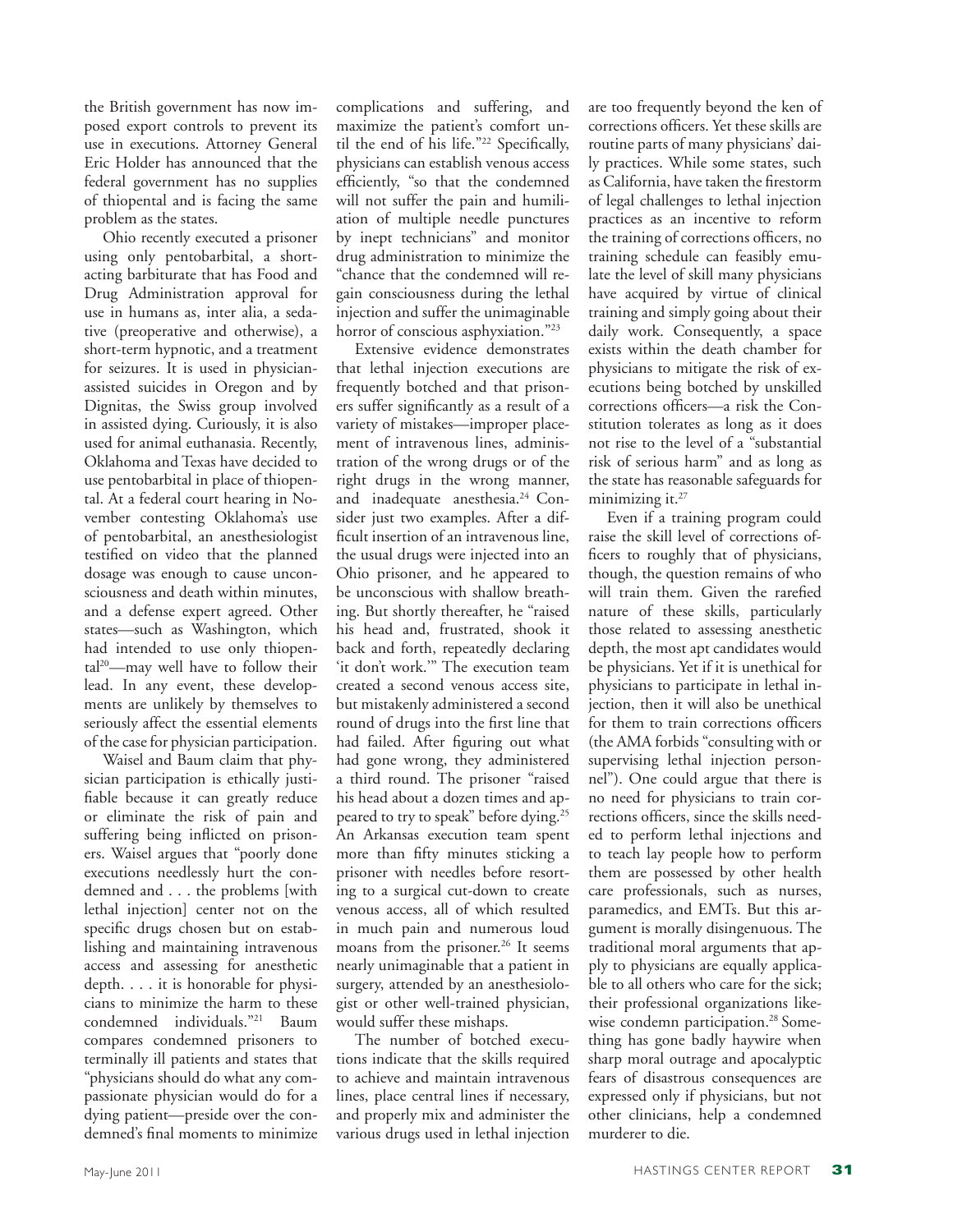While it is surely true that the death chamber resides far outside the mainstream of medical practice, this does not dissolve the compassionate space the physician can occupy within the death chamber. Yet Baum's claim that by taking an active role in lethal injection physicians "will further the fundamental ethical ideals of the practice of medicine" goes too far.29 Given that only an attenuated relationship exists between physicians working in the death chamber and those engaging in everyday therapeutic medical practice, yet acknowledging the ability of physicians to reduce needless risk to the condemned, we believe the most that can be fairly said is that physician participation neither fully advances the ethical ideals of medicine nor is strictly anathema to them.

The most fundamental objection to physician participation rests on its inconsistency with the morally legitimate goals of medicine, although it is articulated in different ways. Lee Black and Robert Sade state that the "central thread running through the AMA's *Code of Medical Ethics* is the physician's obligation to help and not to harm people. The result of an execution . . . clearly harms the executed person without offsetting benefit no rationale can justify a different conclusion—so physician participation in executions is manifestly unethical."30 Other commentators make the same point by referring to the supposed first principle of medical ethics, "above all, do no harm" or by invoking the Hippocratic Oath ("I will not give a drug that is deadly to anyone if asked, nor will I suggest the way to such a counsel").<sup>31</sup> Atul Gawande phrases the objection more lyrically: "The hand of comfort that more gently places the IV, more carefully times the bolus of potassium, is also the hand of death. We cannot escape this truth.The ethics codes seem right."32

The clearest argument here is that physicians should never intentionally and directly take a human life or assist someone else in doing so. However,

the validity of this argument has been seriously questioned by a substantial literature ethically defending physicians who, under certain conditions, assist in a person's suicide<sup>33</sup> or perform voluntary active euthanasia.<sup>34</sup> Others have persuasively argued that the conventional view in medical ethics forbidding physicians to intend to cause or hasten death rests upon an insupportable moral fiction.35

The ethical case for the acceptability of physician participation in assisted suicide and voluntary euthanasia typically rests both on the principle that physicians should intervene in persons' lives only with their consent and on the fact that the person involved has voluntarily agreed to have the physician be involved in ending his or her life. Consequently, the issue of physicians offering aid in dying can be easily distinguished from that of physicians aiding in executions because the prisoner does not consent. But the objection to participation based on the absence of the prisoner's consent is neither conclusive nor unambiguous. First, some prisoners (like Westley Dodd, a serial killer of children) consent to their execution. Second, a physician could easily (and understandably) condition his or her participation on the prisoner's consent to his participation—something both Waisel and Baum endorse and it would be a very odd, indeed irrational, prisoner who, faced with certain death, would refuse physician participation and expose himself to the much greater risk of pain associated with a botched execution at the hands of less skilled individuals.

Third, if the objection based on lack of consent is understood to mean that the prisoner has not consented to execution itself, then it is misplaced. Assuming due process has been served, a prisoner's consent to a justly imposed punishment of execution is not morally required for *anyone*  to assist in carrying out the punishment. Similarly, an unjust attacker's consent is not morally required before the person being attacked (or someone else coming to his aid) uses

appropriate force to inflict pain or injury (even death) on the wrongdoer if such is necessary to thwart the attack. Kant has even argued that in executing murderers we are "complying with his own decision" to treat others badly: "His own evil deed draws the punishment upon himself."36

The talismanic invocation of the Hippocratic Oath (which does not actually contain the injunction to "do no harm") certainly does not constitute a strong argument against physician participation. By and large, American physicians do not take this oath. Only one U.S. medical school administers it;<sup>37</sup> the remainder of the 98 percent of schools that administer a professional oath use dozens of different texts.38 Furthermore, the evidence in ancient Greek history makes it unlikely that the Hippocratic Oath's injunction against giving a deadly drug "refers to anything like" our concept of physician aid in dying or forgoing life-sustaining treatment, and the historical record is silent on whether ancient Greek physicians "were asked to participate in executions or offer technical advice to make execution more effective or humane."39 Instead, the passage "addresses the fear that physicians would collaborate with murder by poisoning."40

Several opponents of physician participation claim that it should be prohibited because it will result in a loss of public trust in physicians. Jonathan Groner asserts that "when doctors enter the death chamber, they harm not only their relationship with their own patients but the relationships of all doctors with their patients."<sup>41</sup> Lee Black and Mark Levine also raise the issue of trust: "If physicians are viewed as facilitators of death, patients might not believe that their physicians are always acting in their best interests."42

These claims are speculative on their face and lack supporting evidence. A California appellate court has expressly rejected the notion "that physician participation in executions is likely to erode trust between individual physicians and patients . . . or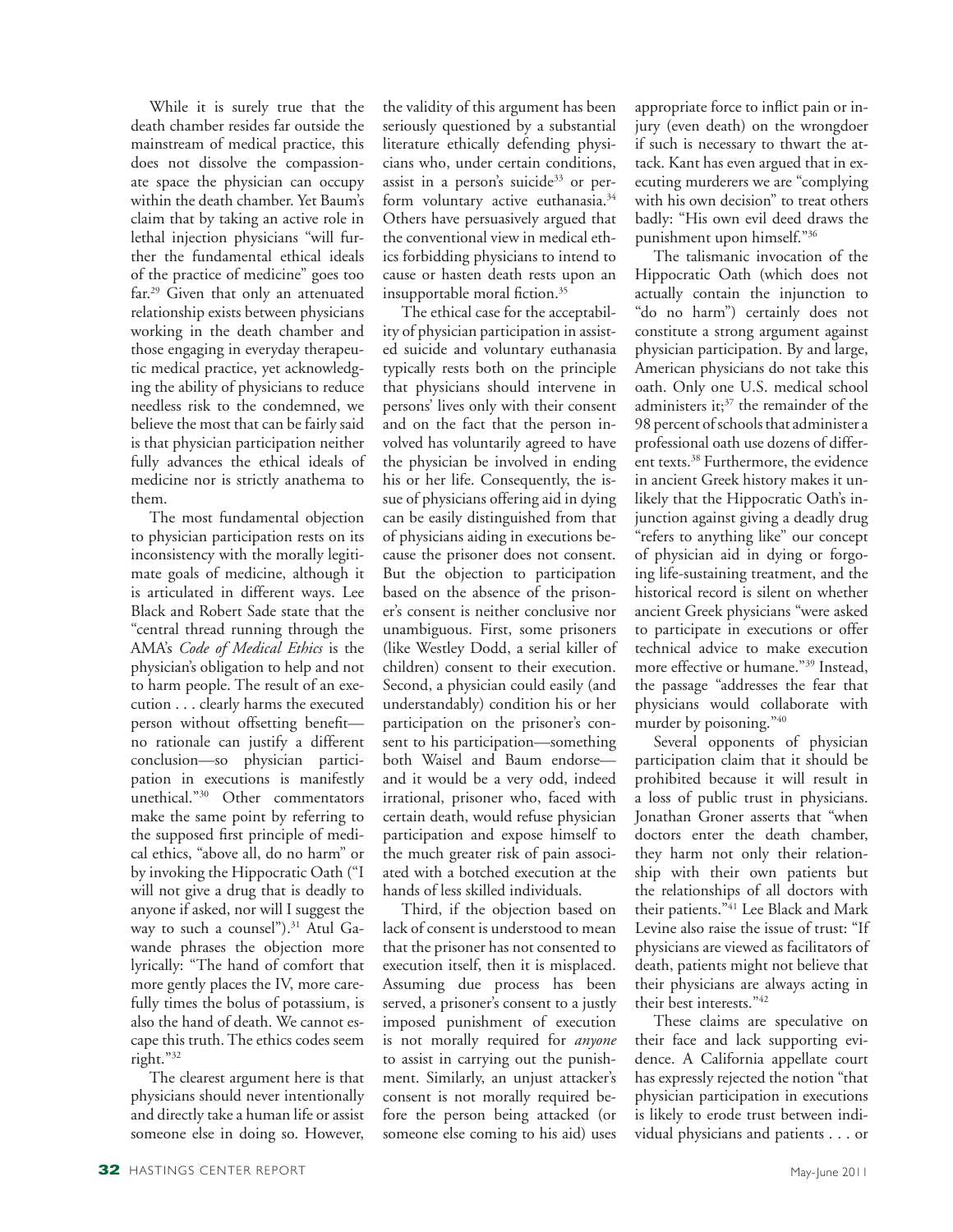undermine public confidence in physicians or the medical profession as a whole"; the court noted that "physicians have long participated in . . . gas chamber executions," and yet no evidence shows that "such conduct has in any way affected the trusting quality of the physician-patient relationship in the population at large."43 The citizens of Oregon and Washington who voted to legalize physicianassisted suicide were apparently not worried about losing trust in physicians. No empirical evidence demonstrates that people in either state have in fact lost trust in the physicians who write prescriptions for lethal medications, or in the profession as a whole. Moreover, no evidence exists that people have lost trust in veterinarians to preserve the lives and health of their animal patients, even though they routinely perform euthanasia.

Finally, other opponents have argued that physician participation is morally objectionable because it will lead to physician involvement in other kinds of wrongful killing. Truog and Brennan, for example, assert that just as the development of medicalized killing in the Nazi's T4 program led to the atrocities at Auschwitz, so, too, will physician participation in lethal injection lead them to participation in even worse killings: "Although the Nazi analogy is often overused and inappropriately applied, we believe it is on the mark in this case."44

This objection is both unfounded and inflammatory. "There is nothing new about medical participation in state executions. Doctors have been present at and have had roles in official executions for centuries."45 No evidence exists linking individual physicians who participate to other, presumably wrongful, types of killing. Many California physicians have participated in lethal gas executions since 1937 and lethal injection executions since 1996, and yet they have not been subsequently involved in small- or large-scale killing. The same argument has been applied to physicians who perform abortions: once they start killing very young human

the fact that many more physicians perform abortions than would ever participate in executions and that U.S. physicians have performed millions of legal abortions over the thirty-eight years since *Roe v. Wade*. The physicians interviewed by Gawande who actually participated in executions do not appear to be indiscriminate killers, either.<sup>46</sup> Profession, Private Action, and Public Values

In light of the at least prima facie<br>plausibility of the case supporting n light of the at least prima facie physician participation in executions

beings, they will start killing older ones. However, no evidence exists that this has in fact happened despite physicians as "morally confused" is both simplistic and presumptuous.<sup>50</sup>

Second, private action to curtail or end physician participation can and should be taken by those who strongly object to the violation of important professional ethical norms. Medicine is a venerable profession, and one of the most important (if not *the* most important) features of a profession is "the acceptance by its members of a set of ethical standards of professional practice" that go beyond marketplace obligations not to coerce, cheat, or defraud others.<sup>51</sup> Consequently, those engaged in the professional practice of medicine should be deeply concerned about the content of the ethical standards that constitute their profession's integrity, and they should be actively

## We believe that the most that can be fairly said is that physician participation neither fully advances the ethical ideals of medicine nor is strictly anathema to them.

and the problems with the arguments supposedly mandating a complete ban, what conclusions might be drawn about how this controversy could be resolved? First, the arguments against participation should not be considered wholly insubstantial. Indeed, they are sufficiently serious and weighty that no physician (or other health care professional), whether an independent contractor or an employee of a state's corrections system, has an ethical duty to participate. Baum is wrong to suggest the contrary: "It is the physician who abandons his or her patient by failing to provide [comforting care to the condemned] who truly violates the ethical code of the profession."47 No physician should be required to participate in executions and violate his conscience. Yet the only survey on the subject shows that a significant number of physicians approve of some physician participation in execution,<sup>48</sup> and other evidence demonstrates that many are actually willing to do so.<sup>49</sup> To dismiss all of these involved in advocating adherence to those standards.

Whatever the legal status of physician participation, individual physicians and private medical organizations seem to be presumptively entitled to express their moral disapproval of it by dissuading their colleagues from participating and disassociating themselves from those who participate. The AMA and the American Society of Anesthesiologists could expel participating members, and individual physicians could choose not to refer to them or practice with them. For those who consider the proscription of physician participation to be "settled and widely accepted," based on "mature ethical principles of medical practice," and comparable to the strict ethical requirement to represent "one's professional qualifications honestly," such action seems nothing short of morally obligatory.<sup>52</sup>

Waisel has argued that "organized medicine has an obligation to *permit* physician participation in legal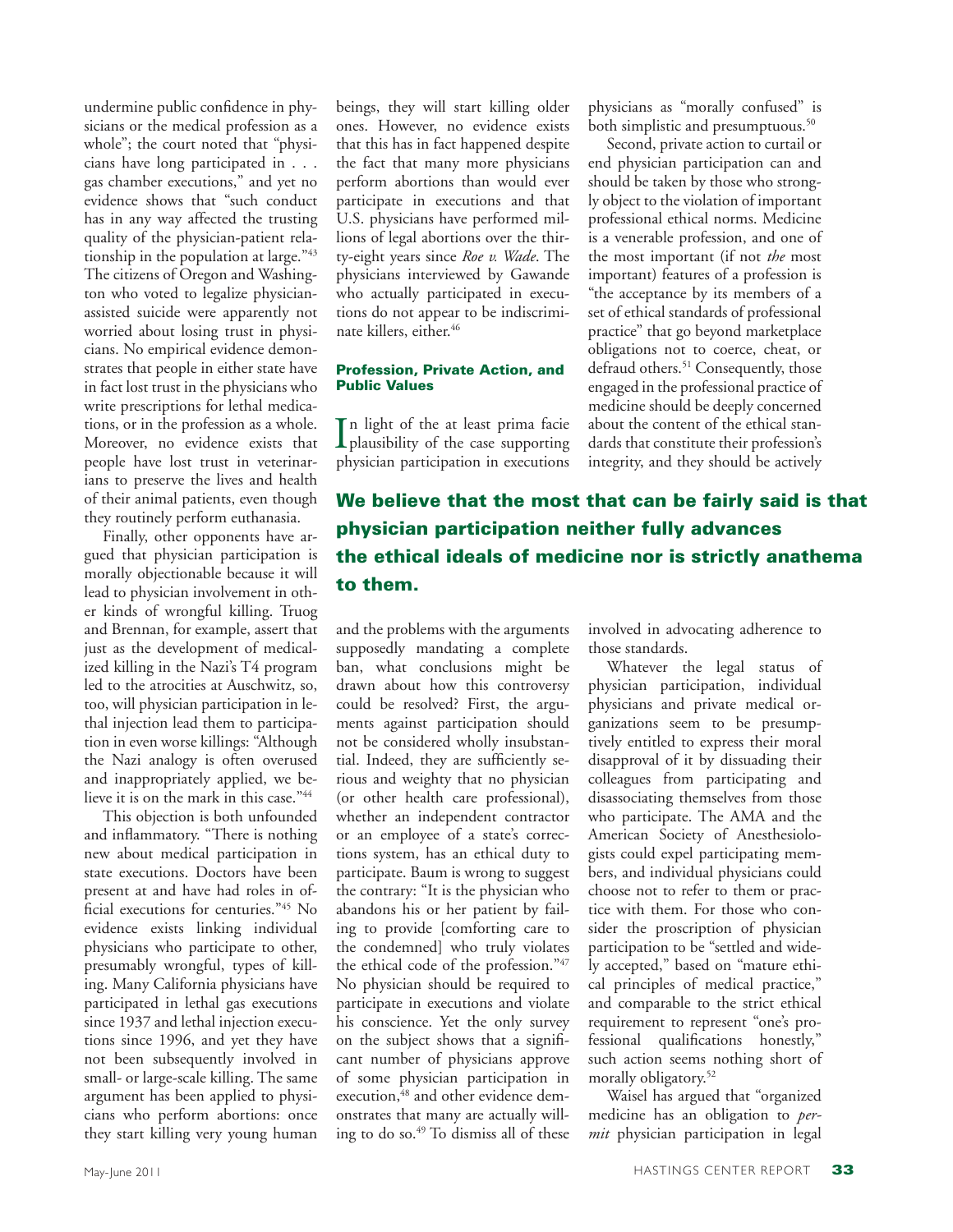execution."53 Similarly, Baum contends that it is "imperative" for "the medical establishment, especially the AMA, [to] reconsider its position on the ethics of physician participation in lethal injections."54 We disagree that the case justifying physician participation is so strong and convincing as to impose a moral obligation on professional organizations (and professionals themselves) to abandon their objections. While we certainly believe the AMA and other opponents have good reason to reconsider their views in light of the countervailing arguments, they are not morally blameworthy to decline our invitation to do so and furthermore have no obligation to abandon public condemnation of what they take to be immoral and unprofessional behavior.

Some opponents of participation have pursued litigation to force state medical licensing boards to take disciplinary action against physicians who assist in executions, but no physician has ever been disciplined for this reason, and "every court that has considered the matter has concluded that state medical boards cannot impose discipline where, as in most states, the governing death penalty statute appears to contemplate some form of physician participation."55 For instance, the physician litigants in *Thorburn v. Department of Corrections* petitioned the court to enjoin physician participation as "unprofessional conduct" in violation of the medical practice act because it "breaches the rules or ethical code of a profession." The court concluded that "there is nothing about physician participation in executions which automatically constitutes 'unprofessional conduct' or renders a participating physician 'unfit' to practice medicine," and it noted that the legislation governing execution contemplates "direct participation by physicians in the execution process."56 If physicians are to be kept out of the death chamber by the state, then this should be accomplished directly by legislation,

not collaterally by litigation targeting their licensure.

Finally, the controversy over physician participation in executions raises the important question of who has control over the content of professional ethical standards and how they are to be enforced. The AMA, the American College of Physicians, and other professional organizations share a code of ethics that uniformly condemns physician participation. However, their statements on the norms of professional practice

are never complete or fully authoritative. They are, at best, good partial representations of the content of the profession's norms and obligations. The full content of these norms is the fruit of an ongoing dialogue between the expert group and the larger community, on whose recognition of expertise and grant of professional autonomy the expert group depends for its status as a profession. Therefore, the effort to answer such questions as "What professional norms apply in this situation?" and "What is a member of this profession obligated to do in this situation?" must include asking what the larger community understands those norms and obligations to be, rather than looking only at the views of the professional group or some organization(s) within it.<sup>57</sup>

While the "larger community" grants the expert group the status of profession, its members are also the patients, clients, or customers of the professionals who ultimately receive and pay for the profession's services directly or indirectly, through insurance premiums and taxes. War is too important to be left to the generals and banking too important to be left to the bankers because the conduct of professionals seriously affects a much larger class of individuals—indeed, the common good itself. Consequently, professional ethical norms are not just the dominion of the professionals themselves.

Physician participation in executions implicates important social values and ends as well as the professional ethics of medicine. Although the Supreme Court in *Baze v. Rees*  cleared the way for lethal injections to proceed without physician involvement, the protocols for almost all states still leave a place for physicians, apparently on grounds that physicians have the special ability to help the prisoner die swiftly and quietly, making the execution more humane for the prisoner, more efficient overall, and (to be frank) less disturbing for everyone who witnesses or has a hand in it. The public also has a strong interest in the fair and humane administration of the criminal justice system, and currently a majority of Americans endorse capital punishment by lethal injection as a legally and ethically just punishment for heinous crimes. Botched executions and numerous lawsuits claiming that lethal injection execution is unconstitutionally cruel frustrate this interest.

Executions are governed by statutes and public policy that are created by state legislatures and Congress. Individual physicians, their professional organizations, and others opposed on ethical and professional grounds to physician involvement in the imposition of the death penalty should take their case to the political process and lobby legislators to ban the practice. If the ethical arguments against physician participation are as obviously irrefutable as many proponents hold, then conscientious legislators ought to concur. To date, the overwhelming majority of them—thirty-three of thirty-four state jurisdictions, plus the federal government and the military—do not agree, but in the face of a concerted campaign from the profession (absent to date, to our knowledge), they might well change their minds. Furthermore, it should be clear even to skittish politicians that opposition to physician involvement is not the equivalent of opposition to the death penalty itself, and the Supreme Court's ruling in *Baze*  expressly authorizes lethal injection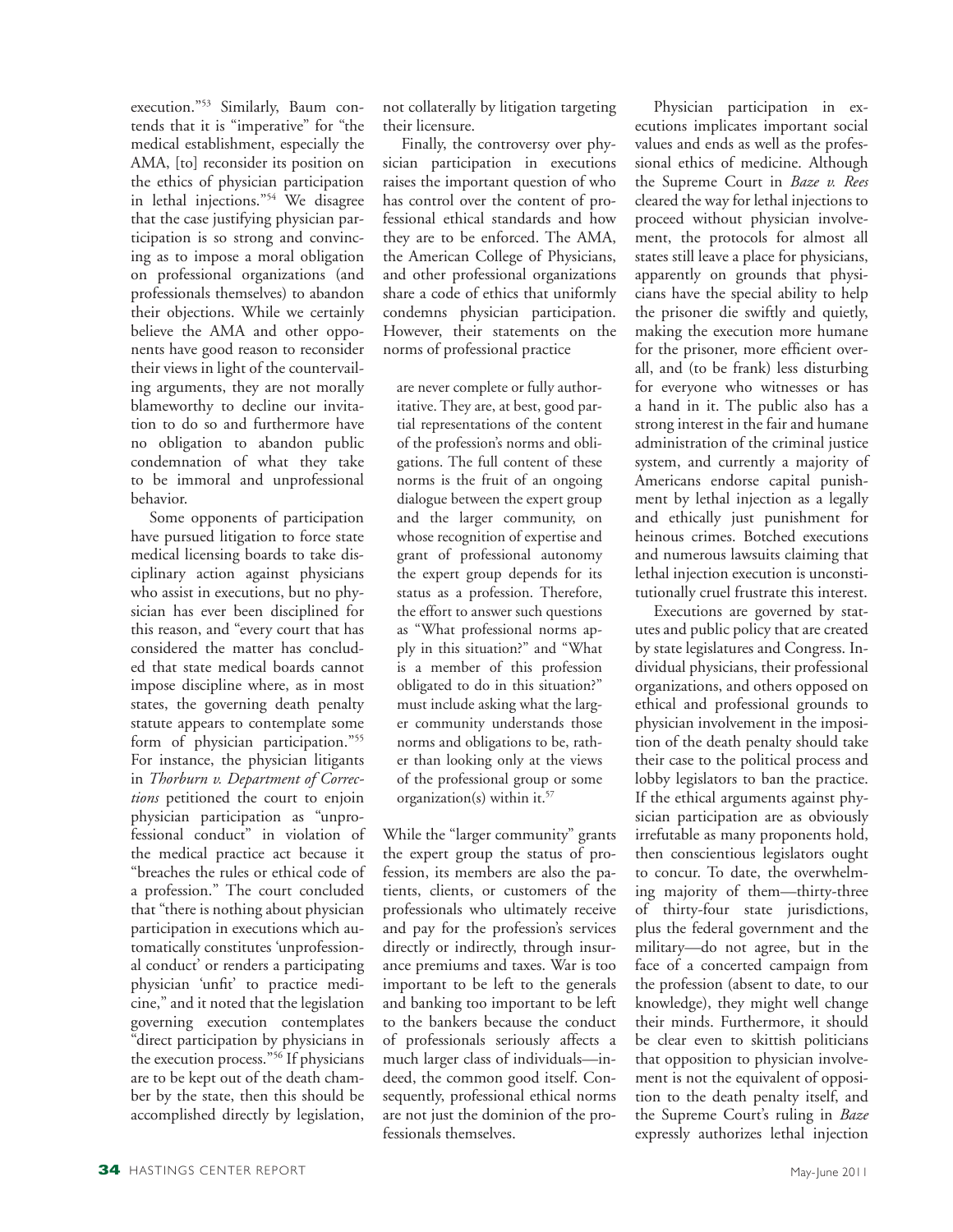executions to continue despite the absence of physician involvement.

In any event, organized medicine and individual physicians with convictions on this complex, ethically charged subject should engage the (admittedly imperfect) political process and find out how persuasive their ethical arguments are, rather than make their case largely in the professional literature. The public and the profession ought to conduct their dialogue about the ethics of physician participation in open legislative hearings, with the goal of airing the diverse views on this matter and arriving at some practical resolution through statutes and governmental regulations. The ABA's board of directors (physicians all) and the AMA's Council of Ethical and Judicial Affairs (physicians and one medical student) cannot substitute for the variety of voices that would be heard if legislatures held public hearings.

One fundamental issue that the public dialogue must address is whether the state, in pursuit of the public interest, should intervene if the action of private medical organizations to enforce their views on professional ethics interferes unacceptably with the conduct of executions. Early last year, the ABA amended its "Professional Standing Policy" to forbid participation in executions as defined by the AMA's *Code of Medical Ethics* (that is, doing anything as a professional in an execution other than certifying the prisoner's death when another has declared him dead). Anesthesiologists with board certification who participate in executions "may be subject to disciplinary action, including revocation of their ABA diplomate status," because physicians should not "act in ways that violate the ethics of medical practice, even if these acts are legal."58

The ABA claims that "patients, physicians, healthcare providers, insurers and quality organizations look for Board certification as *the best measure* of a physician's knowledge, experience and skills to provide quality healthcare within a given specialty."59 The value of board certification is also demonstrated by the hospitals and other health care organizations that make it a central qualification for medical staff privileges. No one claims AMA or local medical society membership is any measure, much less the best measure, of a physician's professional abilities. The loss of such membership very likely would be inconsequential to a physician's career; the loss of board certification most certainly would not.

ballot of their citizens, allowing another controversial practice that organized medicine likewise flatly prohibits as unethical: Oregon and Washington have both legalized physician-assisted suicide under certain conditions for terminally ill patients, despite the view of professional medical organizations that physician-assisted suicide runs counter to the standards of professional ethics. The AMA condemns physician-assisted suicide as "fundamentally incompat-

Those with convictions on this complex, ethically charged subject should engage the (admittedly imperfect) political process and find out how persuasive their arguments are, rather than make their case largely in the professional literature.

Given that nearly 90 percent of anesthesiologists are board certified, and given the importance of board certification, the ABA's action will very likely keep nearly all these physicians—certainly among the most qualified to prevent botched executions—out of the death chamber. If other specialty boards take similar action, states may be hard pressed to find any physicians to assist in executions. Many states prevent public disclosure of the identity of physicians who participate in executions,<sup>60</sup> but those policies will not protect them from disciplinary action by a specialty board. A board could require all applicants to sign a document, under penalty of perjury, that they never have or will assist in executions, forcing those who have assisted either to commit perjury or to acknowledge their involvement and lose certification. If a state does not shield physician identity, participants would have no cause of action against the state if their identities became public in an otherwise lawful manner.

How can jurisdictions that allow or require physicians to participate in executions respond to a specialty board action that could prevent physicians from assisting? Two states have enacted legislation, both by direct ible with the physician's role as healer,"61 and the American College of Physicians argues that it undermines the patient–physician relationship and the trust necessary to sustain it, alters the medical profession's role in society as healer, and involves physicians intentionally and wrongfully in bringing about the death of a patient.62 These are essentially the same reasons that the AMA and ACP cite in opposition to physician participation in executions.

Both states have passed legislation to prevent organized medicine from sanctioning physicians who engage in physician-assisted suicide, and they likewise protect physicians who refuse to participate. Oregon law provides that "no professional organization or association, or health care provider, may subject a person to censure, discipline, suspension, loss of license, loss of privileges, loss of membership or other penalty for participating or refusing to participate in good faith compliance with [the Oregon Death with Dignity Act]."63 The Washington Death with Dignity Act has a nearly identical provision.<sup>64</sup> In short, both of these states determined not only that organized medicine's ethical opposition to physician-assisted suicide was insufficiently persuasive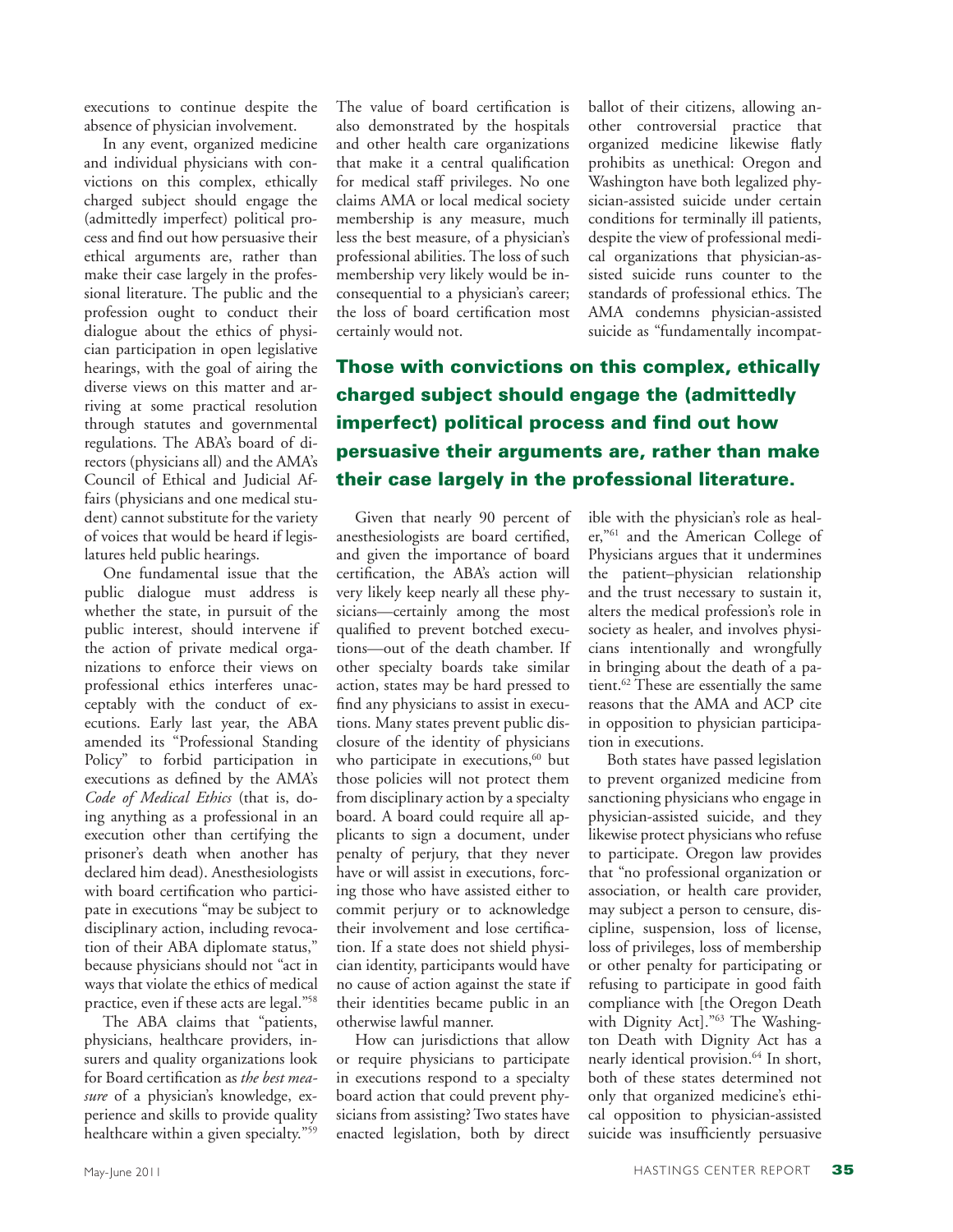to deter them from legalizing it in the first place, but also that the public interest (in autonomy, freedom from suffering and loss of meaningful life, and privacy) advanced by physician participation in assisted suicide requires that these professionals be protected from sanctions levied by their colleagues.

States could pass similar laws to protect physicians involved in the administration of capital punishment. Nevertheless, laws that require private organizations to accept unwanted members are subject to constitutional challenge under the expressive association doctrine of the First Amendment. The Supreme Court has held that implicit in the right to free speech is "a corresponding right to associate with others in pursuit of a wide variety of political, social, economic, educational, religious, and cultural ends."65 This right prevents "the majority from imposing its views on groups that would rather express other, perhaps unpopular, ideas."66 Government action requiring a group to accept members it does not desire can unconstitutionally burden the right of expressive association: "Forcing a group to accept certain members may impair the ability of the group to express those views, and only those views, that it intends to express."67 However, this right is not absolute and may be overridden by laws that serve "compelling state interests, unrelated to the suppression of ideas, that cannot be achieved through means significantly less restrictive of associational freedoms."68

Professional medical organizations like specialty boards are surely groups entitled to expressive association, especially on matters of professional ethics and integrity. When the state forces organizations to accept members who espouse values that violate basic norms of proper professional practice, as evidenced by assisting in executions (or patient suicides), then the organization's ability to express its distinctive values on these matters is compromised. Consequently, the constitutional acceptability of a state

law preventing professional medical organizations from sanctioning its members for involvement in executions turns on whether the state can establish that (1) physician involvement in the administration of capital punishment serves a compelling public interest that cannot be achieved through means significantly less restrictive of the organization's freedom of association, and (2) this interest is unrelated to the suppression of ideas.

States can almost surely show that their interests in the effective administration of the criminal justice system and in imposing just punishment on heinous criminals in a humane manner are compelling and unrelated to the suppression of anyone's ideas. But they could have much more difficulty demonstrating that they cannot achieve these ends except by denying the freedom of medical organizations to eject members thought to be acting unethically. On the one hand, *Baze* establishes that lethal injection executions can constitutionally go forward without physician involvement. The Supreme Court has also recognized that the "State also has an interest in protecting the integrity and ethics of the medical profession,"69 and some—perhaps most—executions performed without physician involvement have been successful. On the other hand, states can argue that the unfortunately long list of mishandled executions shows their need for physician involvement. The ABA itself has admitted that anesthesiologists "can assuredly provide effective anesthesia" to condemned prisoners,70 and the long history of physicians' involvement in executions, during which professional medical groups failed to deny membership to such individuals or otherwise sanction them, shows that the groups' values in this regard are not very important to them.

It is difficult to predict how a court would rule on a constitutional challenge to a statute forbidding medical organizations from sanctioning physicians who have worked on an execution. The factual, ethical,

legal, and political issues at the heart of the controversy over physicians in the death chamber have not been publicly and vigorously explored to date. But given that lethal injection involving physicians will continue, organized medicine's ethical justification for its absolute prohibition of physician participation and the states' choice for it should be put to the test of open public debate. Legislators must participate in this debate and then make a considered judgment not only about whether to allow physicians in the death chamber, but also about whether to permit professional organizations like the ABA to enforce their views on professional ethics despite the public's interest in conducting humane executions.

#### Acknowledgments

The research for this paper was partially supported by a Faculty-Student Research grant from the Department of Philosophy and a Faculty-Student Research Assistant Program grant, Santa Clara University. The authors wish to thank Michael Meyer, Shannon Vallor, Scott LaBarge, and Hilde Lindemann for their helpful comments.

#### **References**

1. R.D. Truog and T.A. Brennan, "Author's Reply to Letters Regarding Participation of Physicians in Capital Punishment," *New England Journal of Medicine* 330 (1994): 936-37, at 936.

2. D. Waisel, "Physician Participation in Capital Punishment," *Mayo Clinic Proceedings* 82, no. 9 (2007): 1073-80.

3. K. Baum, "'To Comfort Always': Physicians' Participation in Executions," *New York University Journal of Legislation and Public Policy* 5, no. 1 (2001–2002): 47-82, at 61.

4. T. Alper, "The Truth about Physician Participation in Lethal Injection Executions," *North Carolina Law Review* 88 (2009–2010): 11-70, at 17, 26.

5. American Board of Anesthesiology, "Anesthesiologists and Capital Punishment," at http://www.theaba.org/pdf/ CapitalPunishmentCommentary.pdf.

6. State statutes regarding physician participation vary significantly. For specifics, see D. Deno, "The Lethal Injection Quandary: How Medicine Has Dismantled the Death Penalty," *Fordham Law Review* 76 (2007): notes 260-68.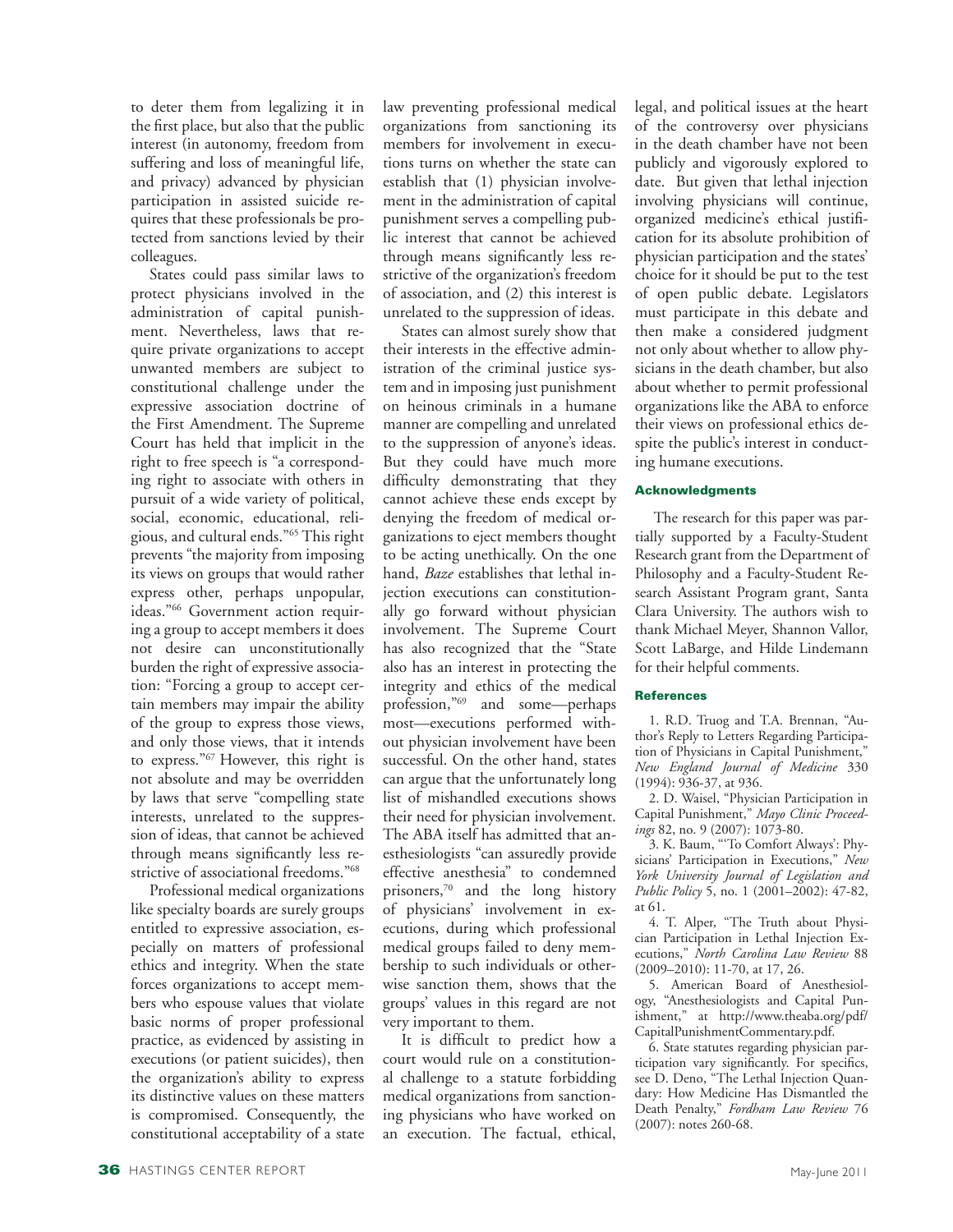7. Alper, "TheTruth about Physician Participation in Lethal Injection Executions," at 44. New Mexico could be considered the thirty-fifth state with death penalty, as it has two prisoners on death row even though it abolished the death penalty in 2009.

8. California Department of Corrections and Rehabilitation, "Text of Proposed Regulations, Article 7.5. Administration of Death Penalty," at http://www.cdcr. ca.gov/Regulations/Adult\_Operations/ docs/NCDR/2009NCR/09-09/Text%20 OP770%204-16-09%20Final%20rev.pdf.

9. American Medical Association, "Code of Medical Ethics Opinion 2.06—Capital Punishment," at http://www.ama-assn.org/ ama/pub/physician-resources/medical-ethics/code-medical-ethics/opinion206.shtml.

10. M.R. Wentz, "Act of Barbarity Cloaked in Benevolence," *Mayo Clinic Proceedings* 83, no. 1 (2008): 119-20, at 119.

11. R. G. Van Dellen, "Ethics of Capital Punishment," *Mayo Clinic Proceedings* 83, no. 1 (2008): 118.

12. W.L. Lanier and K.H. Berge, "Physician Involvement in Capital Punishment: Simplifying a Complex Calculus," *Mayo Clinic Proceedings* 82, no. 9 (2007): 1043- 46, at 1046.

13. W.J. Curran and W. Casscells, "The Ethics of Medical Participation in Capital Punishment by Intravenous Drug Injection," *New England Journal of Medicine* 302 (1980): 226-30, at 228.

14. S. Miles, *Oath Betrayed: Torture, Medial Complicity, and the War on Terror* (New York: Random House, 2006), 28.

15. G.A. Annas, "Unspeakably Cruel— Torture, Medical Ethics, and the Law," *New England Journal of Medicine* 352 (2005): 2127-32, at 2131.

16. R.D. Truog and T.A. Brennan, "Participation of Physicians in Capital Punishment," *New England Journal of Medicine*  329 (1993): 1346-50, at 1348.

17. The American College of Physicians et al., "Breach of Trust: Physician Participation in Executions in the United States," 1994, at 38.

18. M. Gross, *Bioethics and Armed Conflict* (Cambridge, Mass.: The MIT Press, 2006), 101-4, 325-32.

19. *Baze v. Rees*, 553 U.S. 35, 61 (2008). 20. It is interesting to note that a Dutch

report, though perhaps somewhat dated, on drugs used in that country for physician-performed euthanasia states, "It is not possible to administer so much of [thiopental] that a lethal effect is guaranteed." Royal Dutch Society for the Advancement of Pharmacy, "Administration and Compounding of Euthanasic Agents," 1994.

21. Waisel, "Physician Participation in Capital Punishment," 1073.

22. Baum, "'To Comfort Always,'" 61.

23. Ibid., 62.

24. Ibid., 64-65.

25. Waisel, "Physician Participation in Capital Punishment," 1074-75.

26. Baum, "To Comfort Always," 65.

27. *Baze*, at 65.

28. Ibid., 65.

29. Baum, "'To Comfort Always,'" 51.

30. L. Black and R.M. Sade, "Lethal Injection and Physicians: State Law vs. Medical Ethics," *Journal of the American Medical Association* 298 (2007): 2779-81, at 2780.

31. G.D. Curfman, S. Morrissey, and J.M. Drazen, "Physicians and Execution," *New England Journal of Medicine* 358 (2008): 403-4, at 404.

32. A. Gawande, "When Law and Ethics Collide—Why Physicians Participate in Executions," *New England Journal of Medicine*  354 (2006):1221-29, at 1229.

33. T.E. Quill, C.K. Cassel, and D.E. Meier, "Proposed Clinical Criteria for Physician-Assisted Suicide," *New England Journal of Medicine* 327 (1992): 1380-84.

34. D.W. Brock, "Voluntary Active Euthanasia," *Hastings Center Report* 22, no. 2 (1992): 10-22.

35. F.G. Miller, R.D. Truog, and D.W. Brock, "Moral Fictions and Medical Ethics," *Bioethics* 24, no. 9 (2009): 453-60.

36. J. Rachels and S. Rachels, *The Elements of Moral Philosophy* (New York: Mc-Graw Hill, 2007), 139.

37. K.B. O'Reilly, "Only 1 Medical School Uses Classic Version of Hippocratic Oath," August 2010, at *Amednews.com*; http://www.ama-assn.org/amednews/site/ free/prsb0220.htm.

38. R.D. Orr et al., "Use of the Hippocratic Oath: A Review of Twentieth Century Practice and a Content Analysis of Oaths Administered in Medical Schools in the U.S. and Canada in 1993," *Journal of Clinical Ethics* 8, no. 4 (1997): 377-88.

39. S. Miles, *The Hippocratic Oath and the Ethics of Medicine* (New York: Oxford University Press, 2004), 67, 72.

40. Ibid., 73.

41. J.I. Groner, "Lethal Injection: A Stain on the Face of Medicine," *British Medical Journal* 3325 (2002): 1026-28, at 1028.

42. L.J. Black and M.A. Levine, "Ethical Prohibition against Physician Participation in Capital Punishment," *Mayo Clinic Proceedings* 83, no. 1 (2008): 113-114, at 113.

43. *Thorburn v. Dept. of Corrections*, 66 Cal.App.4th 1284, 1293 (1998).

44. Truog and Brennan, "Participation of Physicians in Capital Punishment," 1349.

45. Curran and Casscells, "The Ethics of Medical Participation in Capital Punishment by Intravenous Drug Injection," 227.

46. Gawande, "When Law and Ethics Collide," 1223-28.

47. Baum, "'To Comfort Always,'" 61-62.

48. N. Farber et al., "Physicians' Attitudes about Involvement in Lethal Injection for Capital Punishment," *Archives of Internal*  *Medicine* 10, no. 19 (2000): 2912-16.

49. Alper, "The Truth about Physician Participation in Lethal Injection Executions," 19-49, 51-54.

50. L.L. Emanuel and L.B. Bienen, "Physician Participation in Executions: Time to Eliminate Anonymity and Protest the Practice," *Annals of Internal Medicine* 135, no. 10 (2001): 922-24, at 922.

51. D.T. Ozar, "Profession and Professional Ethics," in *Encyclopedia of Bioethics*, 3rd ed., ed. S. Post (New York: Macmillan Reference USA, 2004), 2158-69, at 2161.

52. Truog and Brennan, "Participation of Physicians in Capital Punishment," 1349.

53. Waisel, "Physician Participation in Capital Punishment," 1073.

54. Baum, "'To Comfort Always,'" 81.

55. Alper, "The Truth about Physician Participation in Lethal Injection Executions," 26 and note 61.

56. *Thorburn*, at 1292.

57. Ozar, "Profession and Professional Ethics," 2162.

58. American Board of Anesthesiology, "Anesthesiologists and Capital Punishment,"

at http://theaba.org/pdf/CapitalPunishmentCommentary.pdf.

59. American Board of Anesthesiology, "Consumers," at http://www.theaba.org/ home/Consumers (emphasis added).

60. Alper, "The Truth about Physician Participation in Lethal Injection Executions," 31.

61. American Medical Association, "Code of Medical Ethics Opinion 2.211— Physician-Assisted Suicide,"at http://www. ama-assn.org/ama/pub/physician-resources/medical-ethics/code-medical-ethics/ opinion2211.shtml.

62. L. Snyder and D.P. Sulmasy, "Physician-Assisted Suicide," *Annals of Internal Medicine* 135, no. 3 (2001): 209-216, at 212.

63. Oregon Revised Statutes sec. 127.885(2) (2010).

64. Revised Code of Washington sec. 70.245.190(1)(b) (2010).

65. *Roberts v. United States Jaycees*, 468 U.S. 609, 622 (1984).

66. *Boy Scouts of America v. Dale*, 540 U.S. 640, 647-48 (2000).

67. Ibid., 648.

68. *Roberts*, at 623.

69. *Washington v. Glucksberg*, 521 U.S. 702, 731 (1997).

70. American Board of Anesthesiology, "Capital Punishment Commentary," at http://www.theaba.org/pdf/CapitalPunishmentCommentary.pdf.